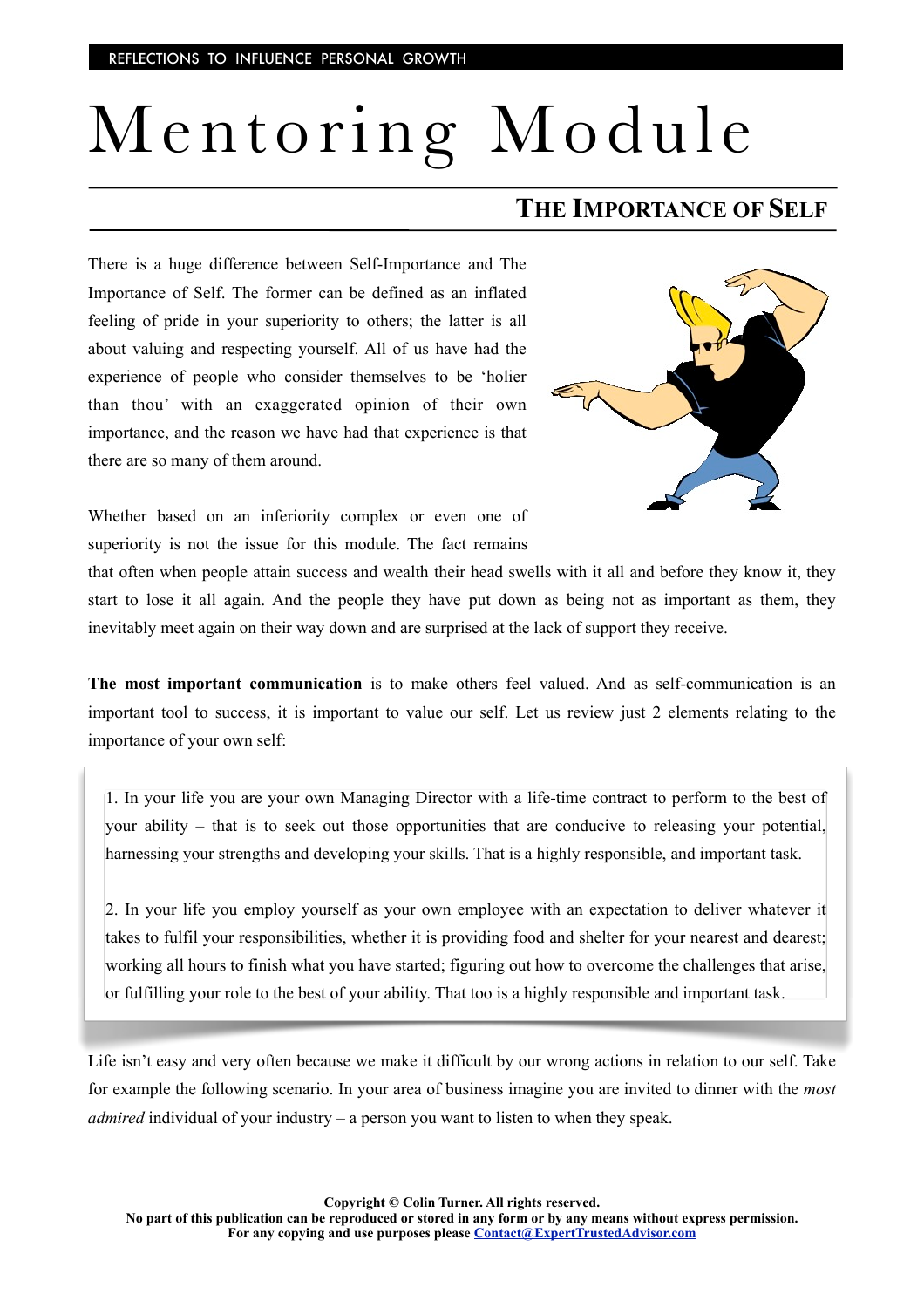You notice that you and your peer group treat the individual with utmost respect and attention, in the knowledge that it has been well earned and rightly received. The individual sets an example in professional behaviour or artistic merit. It is clear that they value themselves and have taken the right actions accordingly, thus making life easier for themselves.



Now imagine that as this individual is sharing an answer to a question, a late arrival joins the dinner, interrupting to explain the lateness, complaining either about the traffic or blaming something other than their own tardiness. A moment later the late

arrival draws a communication device from a pocket to check if there have been any messages received while rushing behind schedule. Has the late arrival made life harder for themselves – and are they aware of it? How do you feel about the interruption? You were on time and it was your question the admired individual was responding to when interrupted. What is your level of respect for the late arrival?



**The real question is**: Does the late arrival's actions state that there is little value or respect for the peer group? Or is it that the late arrival holds little respect or value for his or her own self? The answer is both as they are closely inter-related. You could say that the late arrival has the T-Shirt for it.

The point is that a respected individual earns respect because of the level of their own self-respect. Our greatest treasure is our own self-respect that too often remains hidden or unwisely lost. When we invest our treasure wisely it influences both our behaviour and actions accordingly.

The best way to invest that treasure is to serve ourselves first. That does not mean taking first, it means putting ourselves in order first. It means understanding 4 tenets:

- 1. Knowing that whatever you do either moves you towards what you want; or away from what you want.
- 2. Knowing what is really important to you and why you value it as you do.
- 3. Knowing that only you can develop what is really important to you.
- 4. Knowing that only by developing your own self are you able to express the value you hold for what is important to you.

**Copyright © Colin Turner. All rights reserved.** 

**No part of this publication can be reproduced or stored in any form or by any means without express permission. For any copying and use purposes please [Contact@ExpertTrustedAdvisor.com](mailto:Contact@ExpertTrustedAdvisor.com)**